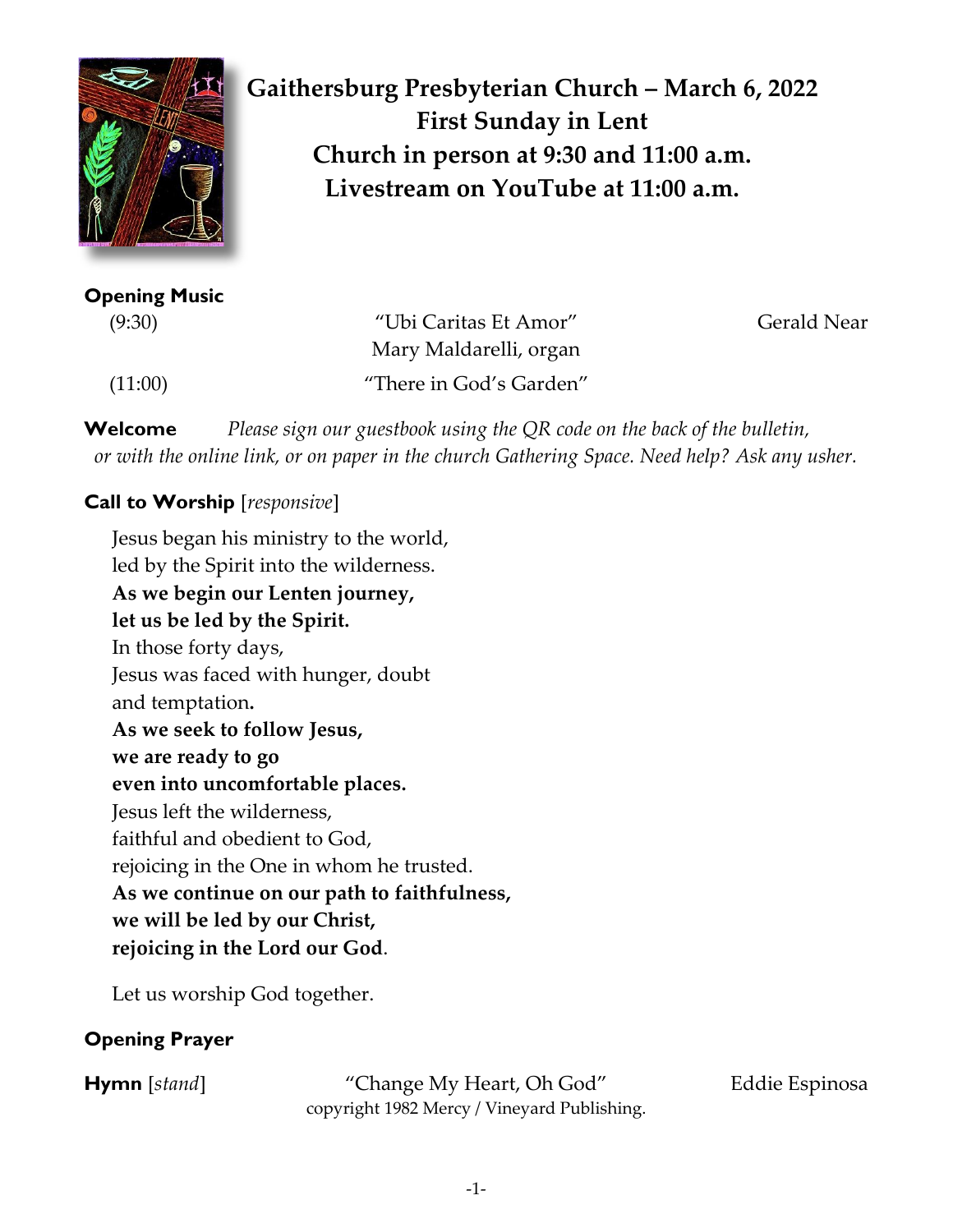#### **Call to Confession and Prayer of Confession** [*responsive*]

Facing temptation, Jesus refused to turn stones into bread. **Facing temptation, we too often turn bread into stones.** Facing temptation, Jesus refused to use power for its own sake. **Facing temptation, we too often take power that belongs to someone else.** Facing temptation, Jesus refused to test the promises of God. **Facing temptation, we too often want God to do what we should do ourselves. Forgive us, Lord, we pray.** 

[*Silence for Personal Prayer*]

#### **Assurance of Pardon**

# **We Listen to God's Word**

#### **Children's Message** Carolyn Hayes

*Children and youth stay in worship today.*

#### **Scripture Matthew 4:1–4**

Then Jesus was led up by the Spirit into the wilderness to be tempted by the devil. 2He fasted for forty days and forty nights, and afterwards he was famished. 3The tempter came and said to him, 'If you are the Son of God, command these stones to become loaves of bread.' 4But he answered, 'It is written, "One does not live by bread alone, but by every word that comes from the mouth of God'."

#### **Matthew 6:16–18**

'And whenever you fast, do not look dismal, like the hypocrites, for they disfigure their faces so as to show others that they are fasting. Truly I tell you, they have received their reward. 17But when you fast, put oil on your head and wash your face, 18so that your fasting may be seen not by others but by your Father who is in secret; and your Father who sees in secret will reward you.

Holy Wisdom, Holy Word. **Thanks be to God.**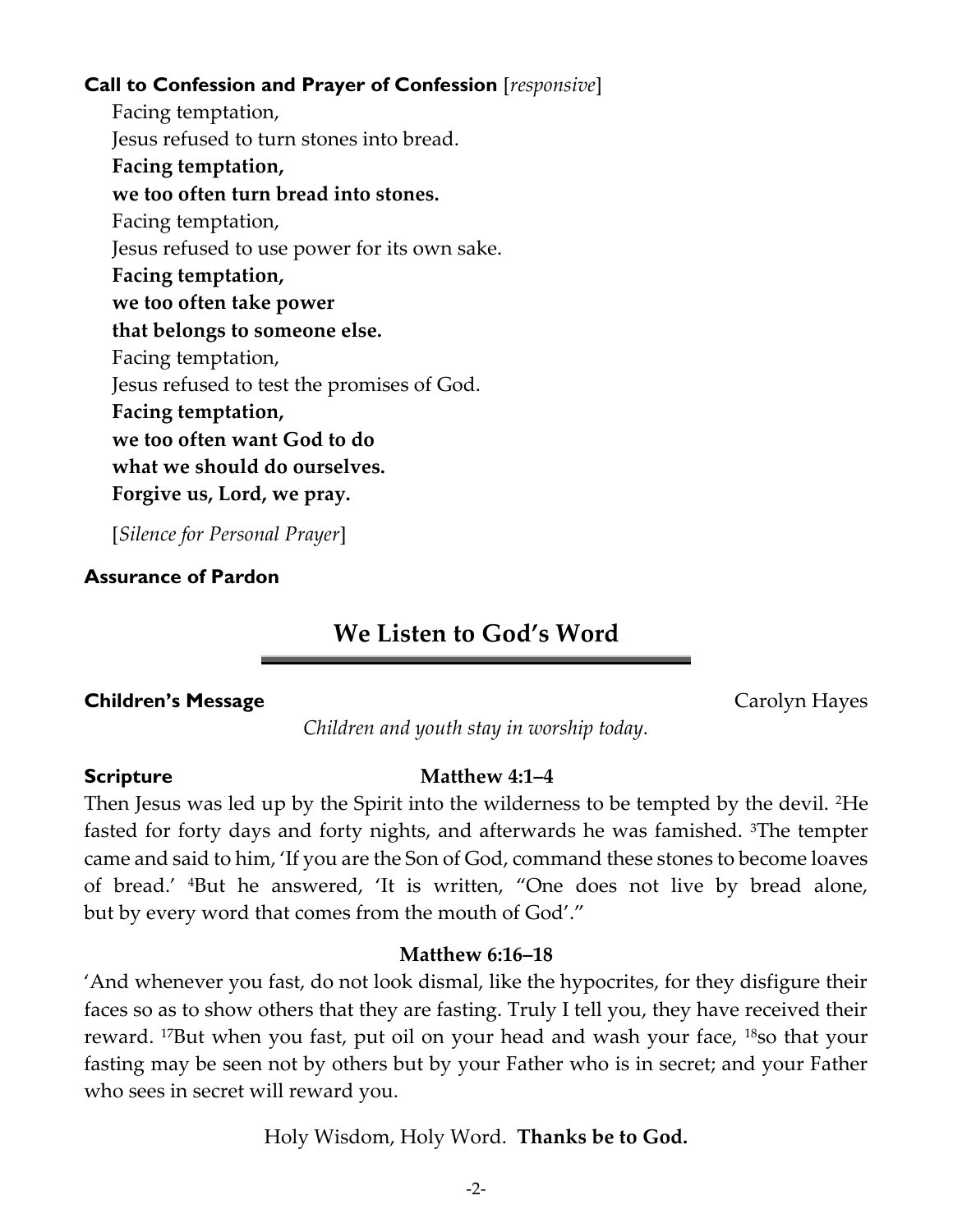**Hymn for Reflection**

 (9:30) "What Wondrous Love is This" Glory to God #215 *Verses 1, 3, and 4.*

 $(11:00)$  "40 Days" Matt Maher Copyright 2003 spiritandsong.com

# **We Respond to God's Grace**

# **Invitation to Generosity and Prayer of Thanksgiving**

**Communion Music** [*seated*] "You Satisfy the Hungry Heart" Glory to God #523 *Verses 1, 2, and 5.*

### **Invitation to the Communion Table and Great Prayer of Thanksgiving**

The Lord be with you. **And also with you.** Lift up your hearts. **We lift them up to the Lord.** Let us give thanks to the Lord our God. **It is right to give our thanks and praise.**

It is truly right, and our greatest joy…

#### **Lord's Prayer**

**Our Father, who art in heaven, hallowed be thy name, thy kingdom come, thy will be done, on earth as it is in heaven. Give us this day our daily bread; and forgive us our debts, as we forgive our debtors; and lead us not into temptation, but deliver us from evil. For thine is the kingdom, and the power, and the glory, forever. Amen.**

#### **The Breaking of the Bread**

#### *For those worshiping at home:*

*Please take the elements you have at home, and eat whatever kind of bread you have, and drink whatever cup you have prepared. The bread is the body of Christ, the bread of heaven, and the cup is the blood of Christ, the cup of salvation. Take and eat. Take and drink.*

**Sermon Stop! In the Name of Love!** Rev. Mary Austin

**Minute for Mission** Marilyn Morrison